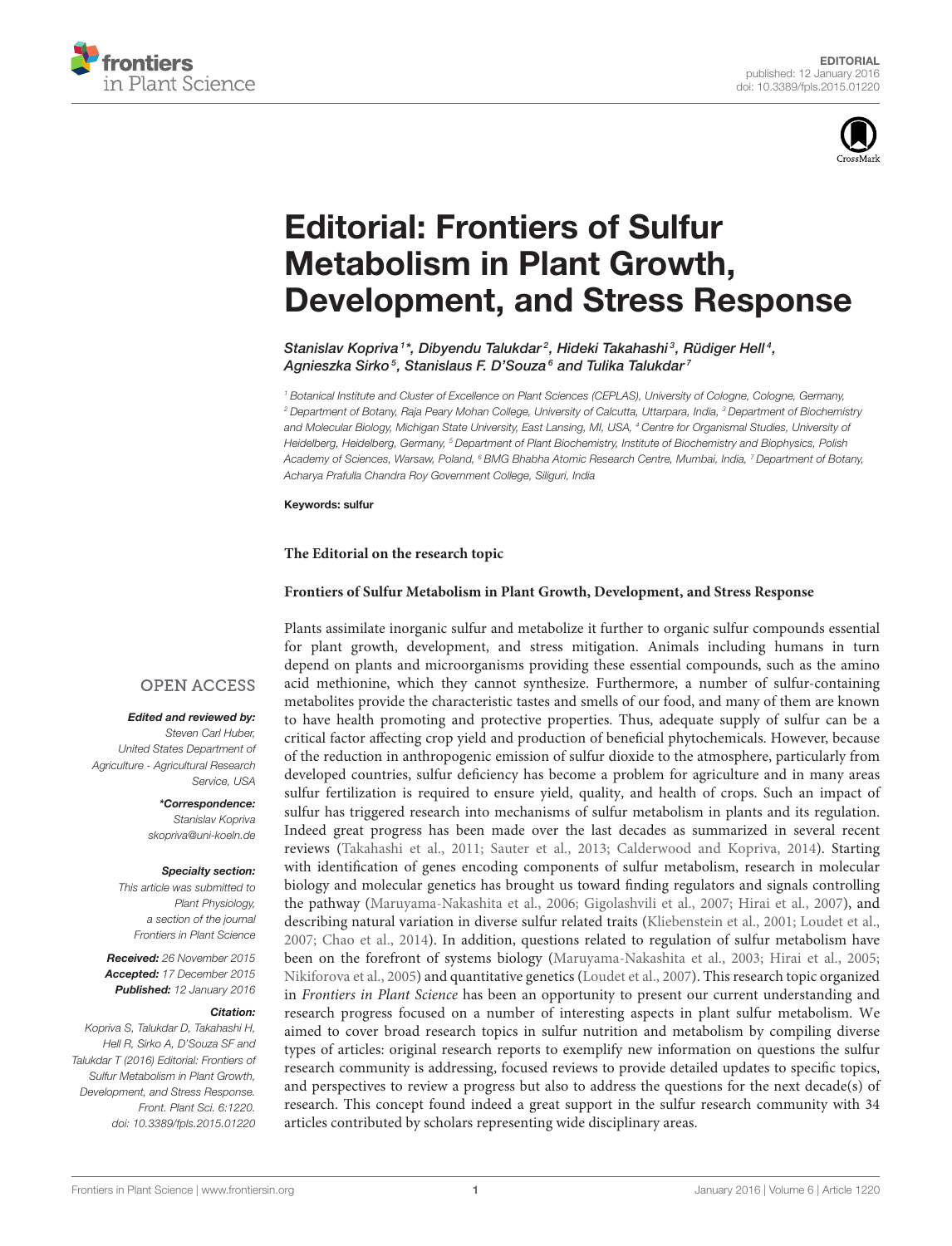The original articles span a number of topics, plant species, and methodological approaches. A large number of contributions were focused on the model plant Arabidopsis thaliana both using targeted and global approaches. [Bohrer et al.](http://dx.doi.org/10.3389/fpls.2014.00750) clarified one of the long standing questions of sulfate assimilation in Arabidopsis, the genetic identity of cytosolic ATP sulfurylase (ATPS) activity. The authors showed that ATPS2 is the only isoform expressed in the cytosol and described the mechanism of the dual targeting of this protein. [Frerigmann and Gigolashvili](http://dx.doi.org/10.3389/fpls.2014.00626) dissected the interplay of transcription factors in repression of glucosinolate synthesis in response to sulfur starvation, in order to explain previous counterintuitive results. [Speiser et al.](http://dx.doi.org/10.3389/fpls.2014.00776) demonstrated the importance of plastidic cysteine synthesis for acclimation to high light. [Laureano-Marín et al.](http://dx.doi.org/10.3389/fpls.2014.00683) then showed a ubiquitous expression of the major enzyme producing hydrogen sulfide, L-cysteine desulfhydrase, and its repression by auxin. Two other teams used omics tools to answer their research questions. [Trentin et al.](http://dx.doi.org/10.3389/fpls.2015.00128) employed proteomics to show that presence of GGT1 affects apoplastic proteome composition upon UV-B radiation. A transcriptomics and metabolomics analysis of sulfate starvation response and the effects of sulfate resupply by [Bielecka et al.](http://dx.doi.org/10.3389/fpls.2014.00805) resulted in identification of 21 transcription factors potentially controlling the response to sulfur.

However, given the general importance of sulfur for plants, the sulfur research has traditionally involved different plant species, including crops. Several papers thus addressed the effects of sulfur availability on the crop with the highest demand for sulfur, oilseed rape. [Weese et al.](http://dx.doi.org/10.3389/fpls.2015.00009) described the large natural variation in response of Brassica napus cultivars to sulfate deficiency. Girondé et al. [addressed the response of oilseed rape to sulfate deficiency](http://dx.doi.org/10.3389/fpls.2014.00695) and demonstrated the importance of remobilization of sulfate from vegetative tissues to reproductive organs. Aghajanzadeh et al. [added another piece into the mosaic of sulfate starvation](http://dx.doi.org/10.3389/fpls.2014.00704) response by showing that glucosinolates do not serve as sulfur storage during sulfate deficiency in young seedlings of Brassica rapa and B. oleracea. Two articles targeted an old aim of sulfur research, the enhancement of content of S-containing amino acids in plant proteins. [Kim et al.](http://dx.doi.org/10.3389/fpls.2014.00633) found that sulfur supply is the main driver for accumulation of sulfur-rich proteins in soybean. Similarly, [Pandurangan et al.](http://dx.doi.org/10.3389/fpls.2015.00092) demonstrated that sulfur supply rather than genetic modification of protein composition affects the methionine content in common bean.

Also other articles demonstrate the results of sulfur-related research in other species than Arabidopsis. [Pégeot et al.](http://dx.doi.org/10.3389/fpls.2014.00712) focused on a family of glutathione transferases in poplar, compared their expression profiles and identified the substrate specificity of the GSTF1 member of the family. [Tavares et al.](http://dx.doi.org/10.3389/fpls.2015.00074) provided comprehensive analysis of the serine acetyltransferase family in Vitis vinifera. Some questions cannot be addressed by the model plant at all, because they concern species-specific metabolism or study processes lacking in Arabidopsis, such as mycorrhiza formation. Thus, [Yoshimoto et al.](http://dx.doi.org/10.3389/fpls.2014.00758) made an important step in understanding of synthesis of organosulfur compounds in garlic, by identification of a  $\gamma$ -glutamyl transpeptidase acting on alliin biosynthetic intermediate, γ-glutamyl-S-allyl-Lcysteine. [Schiavon et al.](http://dx.doi.org/10.3389/fpls.2015.00002) addressed the mechanisms underlying selenium hyperaccumulation of some plant species. They could show that the hyperaccumulator Stanleya pinnata possesses a sulfate transporter with a high affinity for selenate and a higher expression of sulfate transporters and genes involved in sulfate assimilation. [Maniou et al.](http://dx.doi.org/10.3389/fpls.2014.00581) described in detail aerenchym formation in sulfur starved maize organs. [Sato et al.](http://dx.doi.org/10.3389/fpls.2014.00444) investigated triacylglycerol synthesis in nutrient starved green alga Chlamydomonas reinhardtii, showing that this acclimation process is under control of regulators of sulfate starvation response. Last but not least, [Chorianopoulou et al.](http://dx.doi.org/10.3389/fpls.2015.00257) described how in maize mycorrhiza symbiosis alters the expression patterns of genes involved in iron acquisition. Why is such research part of a sulfur research topic? The precursor of phytosiderophores essential for the iron uptake is the S-containing amino acid, methionine.

The focused reviews allowed detailed updates of current understanding of specific topics, from small gene families to complex processes. [Gallardo et al.](http://dx.doi.org/10.3389/fpls.2014.00580) reviewed a family of sulfate transporters, specifically their roles in the response to drought and salinity. [Prioretti et al.](http://dx.doi.org/10.3389/fpls.2014.00597) moved to the next step in sulfate metabolism and highlighted the diversity of ATP sulfurylases in photosynthetic organisms. [Anjum et al.](http://dx.doi.org/10.3389/fpls.2015.00210) also turned to this gene family and described what is known about the role of ATP sulfurylase in plant stress tolerance. [Hirschmann et al.](http://dx.doi.org/10.3389/fpls.2014.00556) provided a comprehensive review of a family of enzymes involved in secondary sulfur metabolism, the sulfotransferases. Wawrzyñska and Sirko [concentrated on the key regulator of sulfate starvation](http://dx.doi.org/10.3389/fpls.2014.00575) response, SLIM1, and other members of the EIN3-like family of transcription factors, highlighting their similarities, potential interplay in signaling pathways and pointing out the unanswered questions to be addressed by future research. [Sirko et al.](http://dx.doi.org/10.3389/fpls.2014.00774) gave the first overview of a family of LSU genes induced by sulfate deficiency and encoding the small proteins with unknown functions. The authors show that these proteins are important for adequate plant response to stress (including sulfur deficiency) and propose that they might have auxiliary function in proteostasis (modulation of the stability) of some yet unidentified protein targets in stress conditions. The role of compartmentation of glutathione in response to stress was addressed by [Zechmann.](http://dx.doi.org/10.3389/fpls.2014.00566) [Considine and Foyer](http://dx.doi.org/10.3389/fpls.2015.00060) focused on the physiological and metabolic responses of grapevine to sulfur dioxide. [Gahan and Schmalenberger](http://dx.doi.org/10.3389/fpls.2014.00723) introduced the world of plant symbiosis with mycorrhiza and rhizosphere bacteria and pointed out the importance of microorganisms for plant sulfur nutrition.

The advantage of the Frontiers research topic is the opportunity to publish perspective papers with an objective of addressing the future direction of the research areas. In this topic, several contributions fall into this category. Anjum et al. [provided a testable hypothesis of the mechanisms by](http://dx.doi.org/10.3389/fpls.2014.00662) which glutathione and proline interplay in protecting plants against metal and salinity stress. [Bohrer et al.](http://dx.doi.org/10.3389/fpls.2014.00751) used the recent data on subcellular localization of ATP sulfurylase, adenosine 5 ′ -phosphosulfate (APS) kinase and 3′ -phosphoadenosine 5′ phosphosulfate (PAPS) transporter to speculate on the role of APS and 3′ -phosphoadenosine 5′ -phosphate (PAP) in regulation of the pathway and on the control of sulfur fluxes in the plant. Regulatory mechanisms and sulfur sensing were the